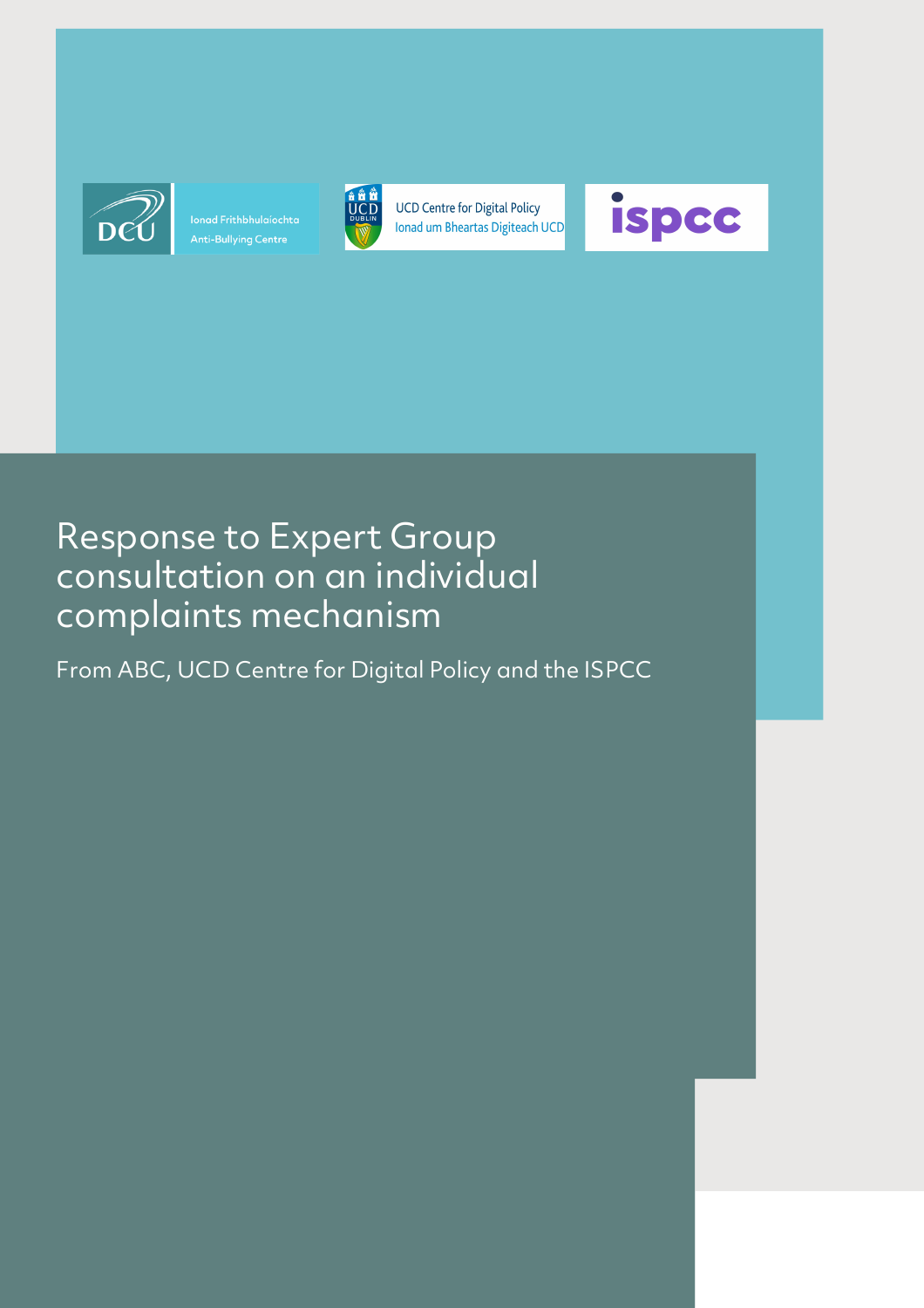# Consultation on an Individual Complaints Mechanism

21 March, 2022

BY EMAIL: onlinesafetyconsultation@tcagsm.gov.ie

#### **Re. Consultation on an individual complaints mechanism**

To the expert group on an individual complaints mechanism,

Members from Dublin City University's Anti-Bullying Centre, University College Dublin's Digital Policy Centre, and ISPCC would like to thank the expert group for the opportunity to provide feedback on the practicalities and potential operation of an individual complaints mechanism as it pertains to the Online Safety and Media Regulation (OSMR) Bill 2022.1

As a preface to our questions' responses, we note the following contextual factors situating the individual complaints proposal in Ireland:

First, the authors acknowledge our previous research and expertise showing how the impacts of harmful online content can be devastating for those who experience it,<sup>2</sup> gendered,<sup>3</sup> and can carry particularly negative consequences for children.4 This is consistent with research

<sup>3</sup> Farries, E. & Ansbro, D. (2020, November 24) RE: Harassment, Harmful Communications and Related Offences Bill 2017 [letter to members of the Oireachtas Committee on Justice and Equality]. Retrieved from https://www.iccl.ie/wp-content/uploads/2020/11/ICCL-UCD-Submission-on-Harassment-Harmful-Communications-Bill.pdf ; see also: Andreasen, M. B., Mazzone, A., Foody, M., Milosevic, T., & Norman, J. O. H. (2022). The Gendered Experiences of Image-based Sexual Abuse: State of the Research and Evidence-based Recommendations. Retrieved from: https://antibullyingcentre.ie/wp-content/uploads/2022/02/DCU-Online-Abuse-Report.pdf

<sup>&</sup>lt;sup>1</sup> See: gov.ie (1 March 2022) Consultation on an individual complaints mechanism https://www.gov.ie/en/publication/98270-online-safety-expert-group-on-an-individualcomplaints-mechanism

 $^2$  Farries, E., & Sturm, T. (2019). Feminist legal geographies of intimate-image sexual abuse: Using copyright logic to combat the unauthorized distribution of celebrity intimate images in cyberspaces. Environment and Planning. A, 51(5), 1145-1165. doi:10.1177/0308518X18786964; Siapera, E., Moreo, E., & Zhou, J. (2018). Hate track: Tracking and monitoring online racist speech. Irish Human Rights and Equality Commission, https://www.ihrec.ie/app/uploads/2018/11/HateTrack-Trackingand-Monitoring-Racist-Hate-Speech-Online.pdf

<sup>4</sup> ISPCC, Opening Statement on the General Scheme of the Online Safety and Media Regulation Bill, Retrieved from:

https://data.oireachtas.ie/ie/oireachtas/committee/dail/33/joint\_committee\_on\_media\_tourism\_ar ts\_culture\_sport\_and\_the\_gaeltacht/submissions/2021/2021-05-13\_opening-statement-johnchurch-et-al-ceo-ispcc\_en.pdf ; ABC, Written Submission to the Oireachtas Joint Committee on Education, Further and Higher Education, Research, Innovation and Science, Retrieved from: https://antibullyingcentre.ie/wp-content/uploads/2021/04/School-Bullying-with-specificreference-to-cyberbullying-and-internet-security-during-Covid-19.pdf; ABC, written submission to the Joint Committee on Media, Tourism, Arts, Culture, Sport and Gaeltacht on the OSMR, Retrieved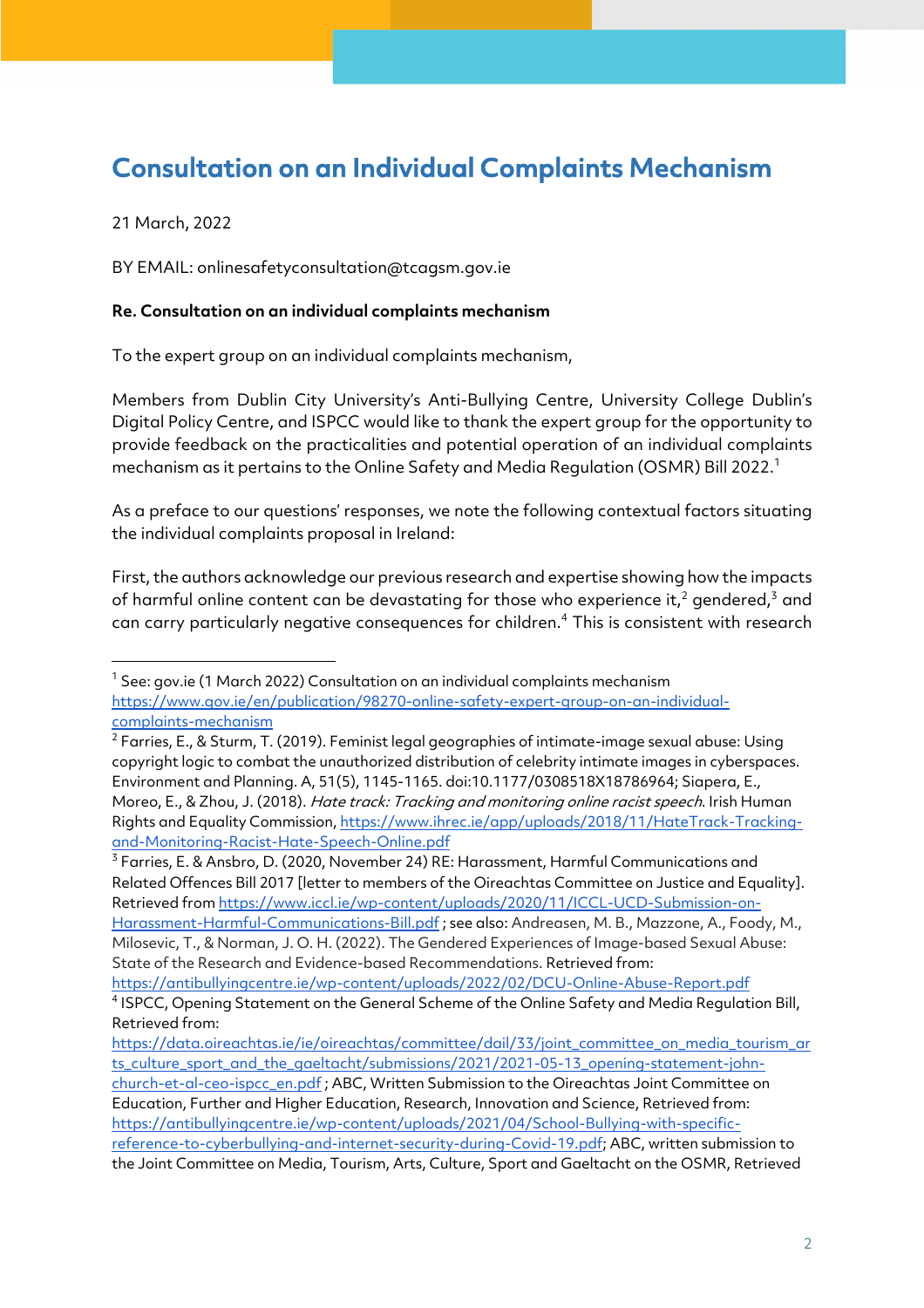findings that the effects of online harms are amplified due to the nature of the online environment<sup>5</sup> and that members of historically marginalised and vulnerable groups are at increased risk of experiencing such harms.<sup>6</sup> People are at greater risk due to their age, LGBT+ status, race or racialisation, and ethnicity.<sup>7</sup> Given these demonstrated risks and harms, we acknowledge the many children's groups and advocates in Ireland who have called for individual complaints mechanisms.<sup>8</sup> The experiences of these advocates are important and their input has been pivotal in bringing this call to focus. Children and young people's voices have also been prominent in putting a spotlight on the real issues they experience every day online, and in articulating the difference such a complaints mechanism would make.<sup>9</sup>

Second, we note the risk highlighted by individuals within the expert group that the OSMR Bill may be superseded by similar EU legislation currently tabled.<sup>10</sup> For example, it is not clear to the authors how an Individual Complaints Mechanism will function alongside the role of the National Digital Services Coordinators provided for in the text of the Digital Services Act (DSA) Package.11 Concerns have been raised that there will be significant overlap and

https://www.theguardian.com/media/2021/may/02/un-catalogues-chilling-tide-of-abuse-againstfemale-journalists

<sup>9</sup> Joint Committee on Media, Tourism, Arts, Culture, Sport and the Gaeltacht debate - Thursday, 6 May 2021. General Scheme of the Online Safety and Media Regulation Bill 2020: Discussion (Resumed)

https://www.oireachtas.ie/en/debates/debate/joint\_committee\_on\_media\_tourism\_arts\_culture\_sp ort\_and\_the\_gaeltacht/2021-05-

06/2/?highlight%5B0%5D=conor&highlight%5B1%5D=online&highlight%5B2%5D=safety

<sup>10</sup> Mr Ronan Lupton SC associated himself with the written submissions of Professor McIntyre. https://www.oireachtas.ie/en/debates/debate/joint\_committee\_on\_tourism\_culture\_arts\_sport\_and \_media/2021-07-07/3/

from: https://antibullyingcentre.ie/wp-content/uploads/2021/04/School-Bullying-with-specificreference-to-cyberbullying-and-internet-security-during-Covid-19.pdf ; ABC submission to the Joint Oireachtas Committee on Justice and Equality on Harmful Communications, Retrieved from: https://antibullyingcentre.ie/wp-content/uploads/2021/12/Oireachtas-Joint-Committee-on-Justice-and-Harmful-Communications.pdf

<sup>5</sup> Supra notes 2, 3 and 4

<sup>6</sup> Supra notes 2 and 3

<sup>7</sup> Supra notes 2, 3 and 4

<sup>&</sup>lt;sup>8</sup> See Supra note 4 and also the call of the #123OnlineSafety Campaign of which ISPCC is a member: https://www.childrensrights.ie/resources/press-release-individual-complaints; the Ombudsman for Children's Office and the Special Rapporteur on Child Protection, Professor Conor O'Mahony, retrieved from:

https://www.oireachtas.ie/en/debates/debate/joint\_committee\_on\_media\_tourism\_arts\_culture\_sp ort\_and\_the\_gaeltacht/2021-05-

<sup>12/2/?</sup>highlight%5B0%5D=conor&highlight%5B1%5D=online&highlight%5B2%5D=safety&highlight %5B3%5D=safety&highlight%5B4%5D=online&highlight%5B5%5D=safety; calls by various women politicians in Ireland: https://www.independent.ie/irish-news/i-spend-my-evenings-blockingabusers-td-36474560.html; and impacts on female journalists:

 $11$  Section 1 lays down provisions concerning national competent authorities, including Digital Services Coordinators, which are the primary national authorities designated by the Member States for the consistent application of this Regulation (Article 38); This has been acknowledged in Oireachtas discussions: https://www.kildarestreet.com/committees/?id=2022-01- 19a.699&s=Digital+Services+Act#g702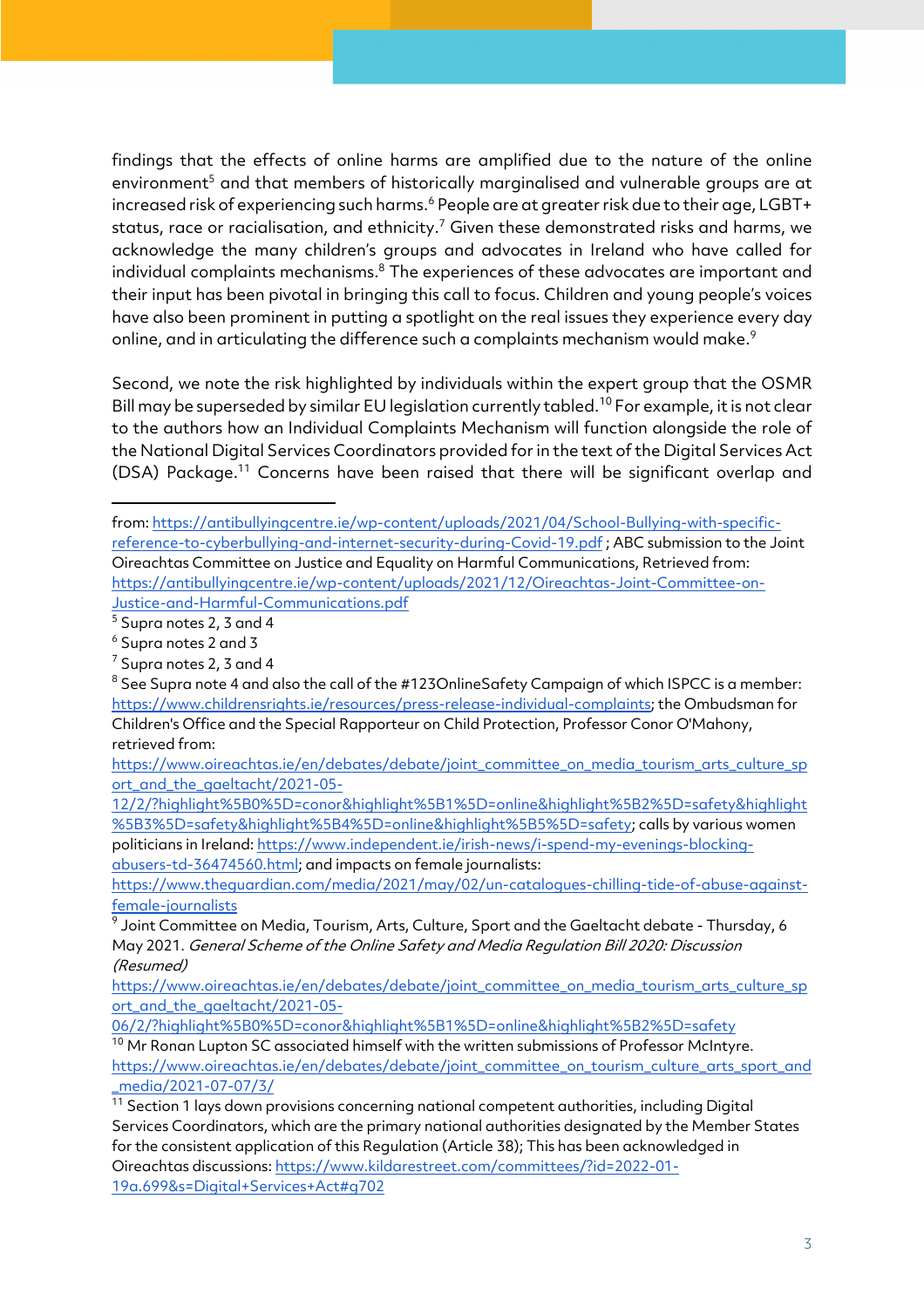conflicts between the proposed Irish scheme and the requirements of the forthcoming EU legislation – so much so that if the domestic scheme takes effect it will need to be significantly recast.<sup>12</sup> Officials at the Department recognise there will be overlaps and that these will need to be worked through when the DSA is finalised.<sup>13</sup>

Third, we see that the Expert Group requests for the practicalities and potential operation of the individual complaints mechanism will receive responses backed by limited real world data and empirical research-based evidence. Two models raised particularly for comparative evaluation include the Australian eSafety Commissioner<sup>14</sup> and the Irish Data Protection Commission.<sup>15</sup> Regarding the former, we have positive reports from the Australian Communications and Media Authority particularly in regards to cyberbullying complaints mechanism for young people who experienced serious cyberbullying.<sup>16</sup> Further, in the accounts of the Australian eSafety Commissioner, the volume of incoming complaints was not raised as an issue that hampered the effectiveness of the mechanism itself.<sup>17</sup> However, we have not seen independent evaluation reports verifying the efficacy of this function. Regarding the latter, it is well established that the Data Protection Commission, with its function as the de-facto EU regulator, has been overwhelmed despite resources totalling over EUR 19 million for 2021.<sup>18</sup> There is also a dearth in industry evidence with respect to the breadth and depth of the problems an individual complaints mechanism is

cx.pdf; See also oral submissions

<sup>&</sup>lt;sup>12</sup> Digital Rights Ireland, Submission to Joint Committee on Media, Tourism, Arts, Culture, Sport and the Gaeltacht General Scheme of the Online Safety and Media Regulation Bill, March 2021 https://pdfhost.io/v/9TbpIu6L4\_Microsoft\_Word\_OSMR\_submission\_Digital\_Rights\_Ireland\_finaldo

https://data.oireachtas.ie/ie/oireachtas/committee/dail/33/joint\_committee\_on\_tourism\_culture\_a rts\_sport\_and\_media/submissions/2021/2021-05-26\_opening-statement-tj-mcintyre-chairmandigital-rights-ireland\_en.pdf

<sup>&</sup>lt;sup>13</sup> Joint Committee on Media, Tourism, Arts, Culture, Sport and the Gaeltacht debate - Thursday, 6 May 2021. General Scheme of the Online Safety and Media Regulation Bill 2020: Discussion (Resumed), Retrieved from:

https://www.oireachtas.ie/en/debates/debate/joint\_committee\_on\_media\_tourism\_arts\_culture\_sp ort and the gaeltacht/2021-05-

<sup>06/2/?</sup>highlight%5B0%5D=conor&highlight%5B1%5D=online&highlight%5B2%5D=safety

<sup>&</sup>lt;sup>14</sup> The functions of the eSafety Commissioner are set out in Section 27 of the Online Safety Act 2021: https://www.legislation.gov.au/Details/C2022C00052

<sup>&</sup>lt;sup>15</sup> Data Protection Commission: https://www.dataprotection.ie/

<sup>&</sup>lt;sup>16</sup> Report of the Statutory Review of the Enhancing Online Safety Act 2015 and the Review of

Schedules 5 and 7 to the Broadcasting Services Act 1992 (Online Content Scheme), Retrieved from: https://www.infrastructure.gov.au/sites/default/files/briggs-report-stat-review-enhancing-onlinesafety-act2015.pdf

<sup>&</sup>lt;sup>17</sup> We acknowledge the Australian eSafety Commissioner Ms. Julie Inman Grant's testimony in front of the Oireachtas Joint Committee, discussing the effectiveness of the Australian scheme:

https://www.oireachtas.ie/en/debates/debate/joint\_committee\_on\_tourism\_culture\_arts\_sport\_and \_media/2021-07-

<sup>21/2/?</sup>highlight%5B0%5D=julie&highlight%5B1%5D=inman&highlight%5B2%5D=grant&highlight% 5B3%5D=safety&highlight%5B4%5D=granted&highlight%5B5%5D=online&highlight%5B6%5D=onli ne

<sup>&</sup>lt;sup>18</sup> This figures were taken from: https://www.wrangu.com/available-resources-by-member-statesfor-dpa-and-enforcement-actions-personal-data-protection-is-fundamental/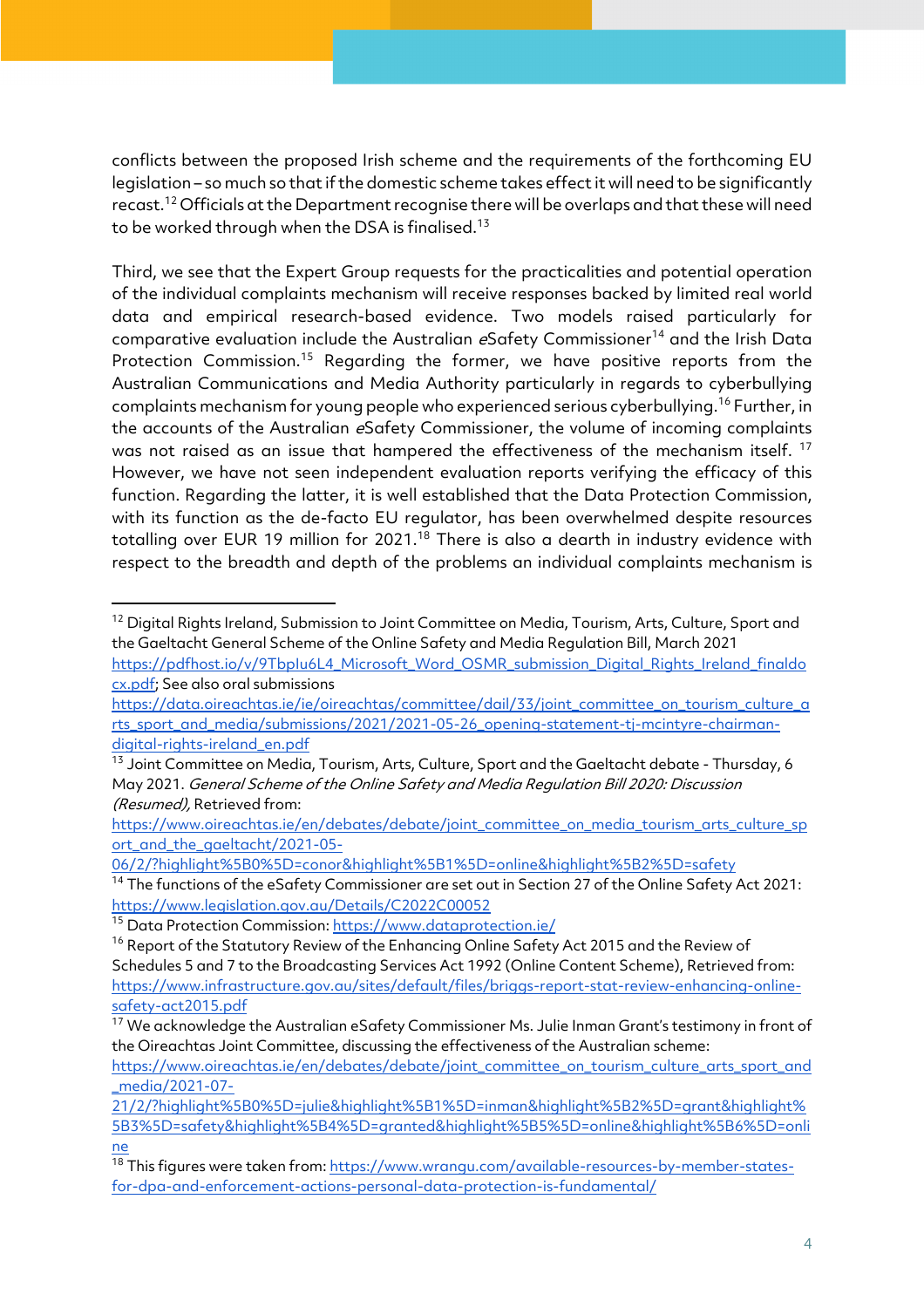seeking to solve.<sup>19</sup> We acknowledge the concerns raised by members in this expert group about how mechanisms and resources will be put into place to effectively manage the potential volume of complaints an individual complaints body may receive.<sup>20</sup> As we detail below, we also stress the need to better educate and resource existing regulatory bodies, to understand the nature of online crimes and harms, to provide support, compassion, and effective solutions, at speed.

Fourth, we acknowledge the limitations of the proposed solution and the existence of parallel proposals. Experts have described the limitations of singling out harmful content and removing it in a binary fashion rather than considering how AI and machine learning in corporate environments function to amplify and reward harmful forms of content in a manner that is non-binary.<sup>21</sup> We query whether this focus on an individual complaints mechanism as the panacea loses sight of these larger systemic issues and query how existing parallel proposals might respond to these systemic problems. For example, the international NGO Article19 proposes the institution of social media councils (SMCs) at the national level as alternative supervisory bodies which would be independent from social media companies and more representative of specific populations.<sup>22</sup> SMCs would explore developing nonbinary approaches to content moderation in which stakeholders could all share their views on requirements in discussion with industry who could outline what is technically possible, towards reaching agreements on avenues forward.<sup>23</sup> Simultaneously, people are being targeted and harmed and have a right to an effective remedy.<sup>24</sup>

https://www.oireachtas.ie/en/debates/debate/joint\_committee\_on\_tourism\_culture\_arts\_sport\_and \_media/2021-07-07/3/

<sup>21</sup> See e.g. Douek, Evelyn, Content Moderation as Administration (January 10, 2022). forthcoming Harvard Law Review Vol. 136, Available at SSRN: https://ssrn.com/abstract=4005326 or

http://dx.doi.org/10.2139/ssrn.4005326; Gillespie, T., Aufderheide, P., Carmi, E., Gerrard, Y., Gorwa, R., Matamoros-Fernández, A., ... & West, S. M. (2020). Expanding the debate about content moderation: Scholarly research agendas for the coming policy debates. Internet Policy Review, 9(4), Article-number.

<sup>19</sup> Joint Committee on Media, Tourism, Arts, Culture, Sport and the Gaeltacht debate -

Wednesday, 19 May 2021, General Scheme of the Online Safety and Media Regulation Bill 2020: Discussion (Resumed):

https://www.oireachtas.ie/en/debates/debate/joint\_committee\_on\_media\_tourism\_arts\_culture\_sp ort\_and\_the\_gaeltacht/2021-05-19/2/?

<sup>&</sup>lt;sup>20</sup> Mr Ronan Lupton SC in his statement to the Oireachtas described 'complaints lines - call centres, almost - had to be set up to deal with the volume coming through.' See:

<sup>&</sup>lt;sup>22</sup> Article19 (2021a). Social Media Councils. One piece in the puzzle of content moderation. https://www.article19.org/wp-content/uploads/2021/10/A19-SMC.pdf; Article 19 (2021b). Facilitating the creation of a Social Media Council in Ireland. Article19. 1 - 9; Celeste E., & Farries E., (2022) Towards an Irish Social Media Council: Challenges and Opportunities. Abstract submission to the AoIR 2022.

<sup>&</sup>lt;sup>23</sup> For example, Article19 have suggested that once the DSA comes into force, the SMC could serve as an out-of-court dispute settlement mechanism as required under Article 17. The complaints mechanism that it will operate will meet the requirements for certification as provided for in Article 18 of the Proposal for the DSA.

<sup>&</sup>lt;sup>24</sup> EU Charter of Fundamental Rights: https://fra.europa.eu/en/eu-charter/article/47-righteffective-remedy-and-fair-trial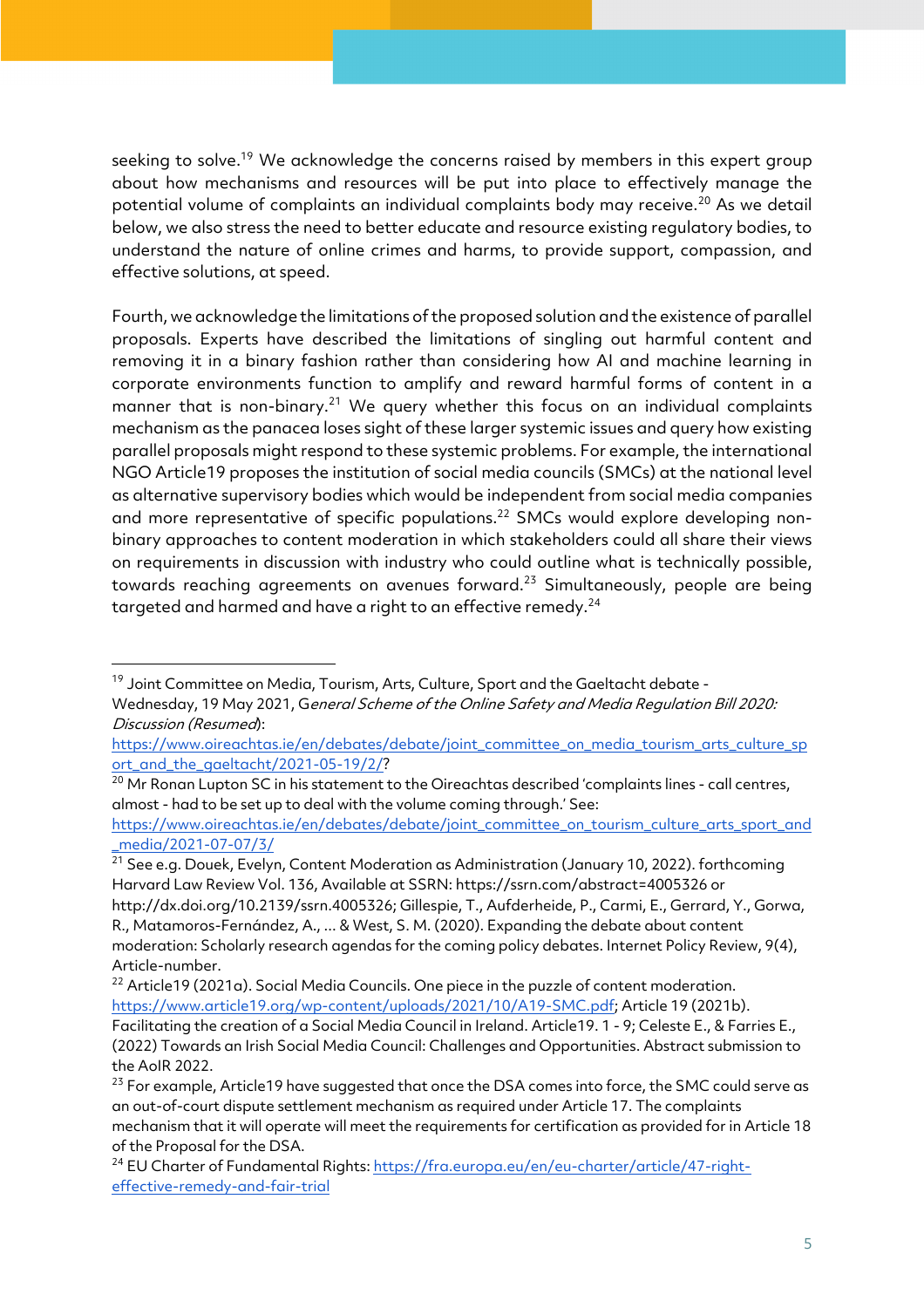Finally, we acknowledge that the extensive Joint Committee on Tourism, Culture, Arts, Sport and Media hearings, which took place during the pre-legislative scrutiny of the Bill, also involved feedback from numerous experts and rights groups, including those representing young people.25 Nonetheless, we find it important that feedback from these demographics as regards to the individual complaints mechanism be solicited by the expert group as well, if at all possible within the short timeframe designated for the expert group's operation. In relation to the perspectives of children and young people, for example, this could perhaps be achieved by engaging the Department of Children, Equality and Disability Participation Unit<sup>26</sup>, or via the Office of the Ombudsman for Children.<sup>27</sup>

With this contextualisation, the authors provide input to these matters in response to some of the suggested questions.

## **Question 1. What value would you see an individual complaints mechanism adding to the regulatory framework for online safety set out in the Bill in terms of a) avenues of redress and b) reducing risk of harm?**

The value an individual complaints mechanism could add is to provide an appeal mechanism to the regulator when service fails to effectively respond to a complaint. The mechanism might enable more direct engagement with the service(s) on behalf of the individual. An individual complaints mechanism could therefore complement the existing mechanisms available from other institutions, which do not provide sufficient avenues of redress for victims of various types of online harms and exposure to harmful online content. We discuss this further below. This value may be contingent on also ensuring those other institutions are appropriately resourced and that the addition of a new complaints mechanism does not create overlap and conflicts between them, or with the requirements of the forthcoming EU legislation.

Furthermore, an individual complaints mechanism could provide additional value if it were also used as a tool for compensation and reparation for those individuals affected by failures of companies' moderation systems. Since one of the key structural features of the Bill is to impose administrative and financial sanctions on media providers, we question whether the proceeds of such financial sanctions should only be directed to the regulator? Or should an individual complaints mechanism also be used to channel repairs to individuals who experienced significant harms on platforms, warranting redress.

Existing mechanisms available from other institutions

<sup>&</sup>lt;sup>25</sup> See for example the Joint Committee on Media, Tourism, Arts, Culture, Sport and Gaeltacht debate (13 May, 2021), Retrieved from:

https://www.oireachtas.ie/en/debates/debate/joint\_committee\_on\_media\_tourism\_arts\_culture\_sp ort\_and\_the\_gaeltacht/2021-05-13/2/

<sup>&</sup>lt;sup>26</sup> Government of Ireland, Department of Children, Equality, Disability, Integration and Youth Unit, Retrieved from: https://www.gov.ie/en/policy-information/dff67e-participation/

<sup>27</sup> Ombudsman for Children. Retrieved from: https://www.oco.ie/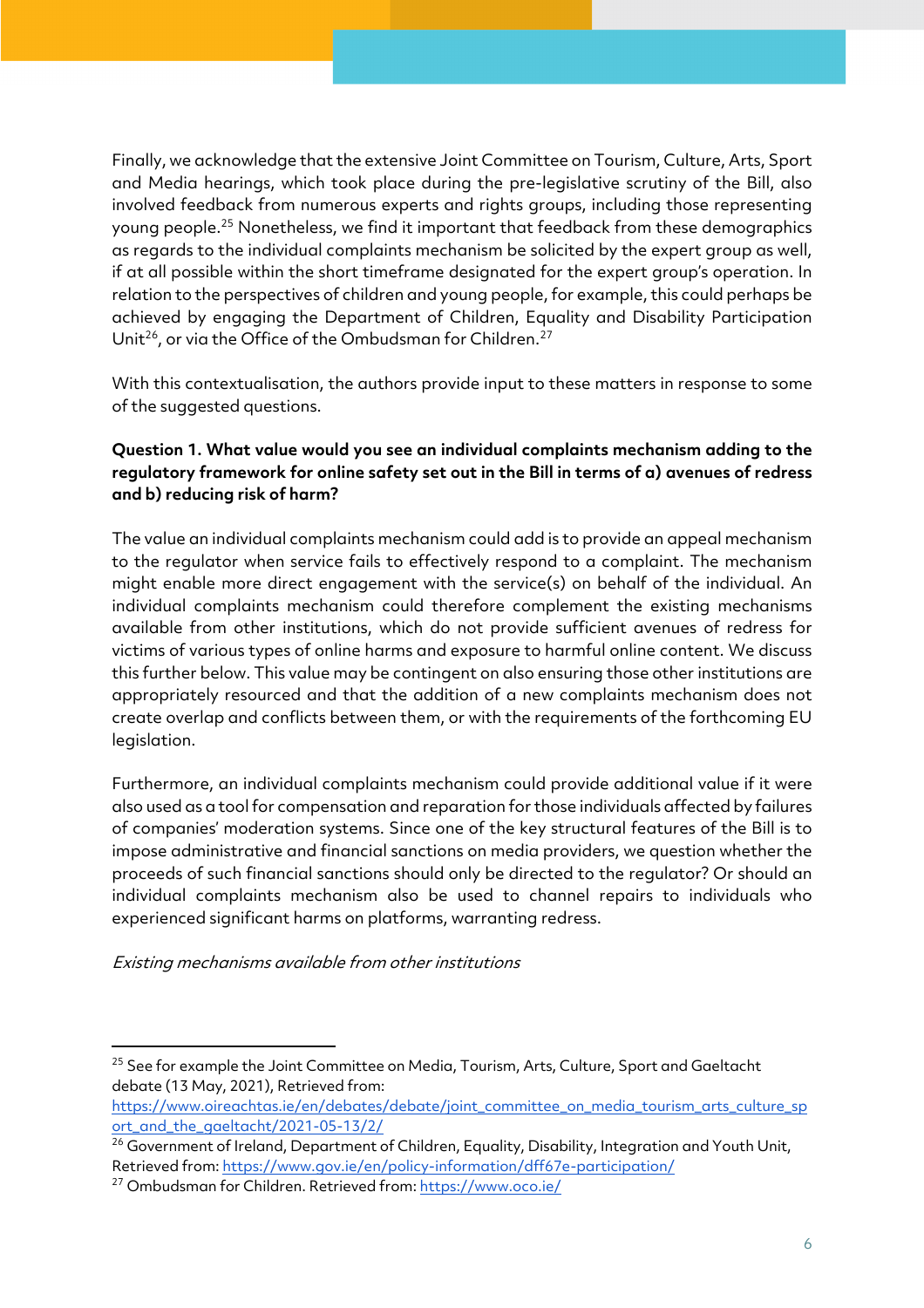The changes proposed by the Government through the OSMR Bill will address the issue of complaints handling through Codes of Conduct (Practice) and/or via a 'super complaints scheme' to address systemic issues. In respect of making an individual complaint about harmful content one comes across online and wishes to report, presently in Ireland one must complain under a variety of fragmented policies and procedures. These include the policies of the platform providers and also defamation proceedings, which a complainant must typically bring in the High Court. Defamation proceedings involve delays and costs for proceedings which may or may not be successful.

An existing mechanism of particular note is the Data Protection Commission which offers an individual complaints mechanism where a person has a concern about how their personal data has been handled. The Law Reform Commission in its 2016 Report states "Such a cause of action could be particularly beneficial in the context of harmful digital communications if based on the constitutional right to privacy."<sup>28</sup> However, the Data Protection Commission is clear that while its remit "...is primarily concerned with its own area of regulation, namely, data protection, it recognises that the regulation of online safety issues, including harmful content, and data protection will naturally complement and be mutually supportive of each other."29

An Garda Siochana also offer a number of avenues including Garda National Protective Services Bureau (GNPSB),<sup>30</sup>which provides support to its members who are investigating a range of sexual and online crimes. The GNPSB's Online Child Exploitation Unit also investigates reports of cyberbullying it receives.<sup>31</sup> The Garda National Cyber Crime Bureau (GNCCB) is the national Garda unit tasked with the forensic examination of computer media seized during the course of any criminal investigations, including online harassment and child exploitation offences.<sup>32</sup>Hotline.ie is the Irish national reporting centre where members of the public can securely, anonymously, and confidentially report concerns in respect of illegal content online, especially child sexual abuse material (CSAM).<sup>33</sup> Hotline.ie also operates an

Wednesday, 5 May 2021 General Scheme of the Online Safety and Media Regulation Bill 2020: Discussion (Resumed). Retrieved from:

https://www.oireachtas.ie/en/debates/debate/joint\_committee\_on\_media\_tourism\_arts\_culture\_sp ort\_and\_the\_gaeltacht/2021-05-05/3/?

<sup>30</sup> An Garda Siochana National Protective Service Bureau, Retrieved from:

<sup>31</sup> An Garda Siochana Online Child Exploitation Unit. Retrieved from:

<sup>&</sup>lt;sup>28</sup> Page 138, Para 3.28, Law Reform Commission. Harmful Communications and Digital Safety Report. (2016). Retrieved from:

https://www.lawreform.ie/\_fileupload/Reports/Full%20Colour%20Cover%20Report%20on%20Har mful%20Communications%20and%20Digital%20Safety.pdf

<sup>&</sup>lt;sup>29</sup> Joint Committee on Media, Tourism, Arts, Culture, Sport and the Gaeltacht debate -

https://www.garda.ie/en/about-us/organised-serious-crime/garda-national-protective-servicesbureau-gnpsb-/

https://www.garda.ie/en/about-us/organised-serious-crime/garda-national-protective-servicesbureau-gnpsb-/online-child-exploitation/

<sup>&</sup>lt;sup>32</sup> An Garda Siochana, Garda National Cyber Crime Bureau (GNCCB). Retrieved from:

https://www.garda.ie/en/about-us/organised-serious-crime/garda-national-cyber-crime-bureaugnccb-/

<sup>33</sup> Irish National Centre for Combatting Illegal Content Online, Retrieved from: https://hotline.ie/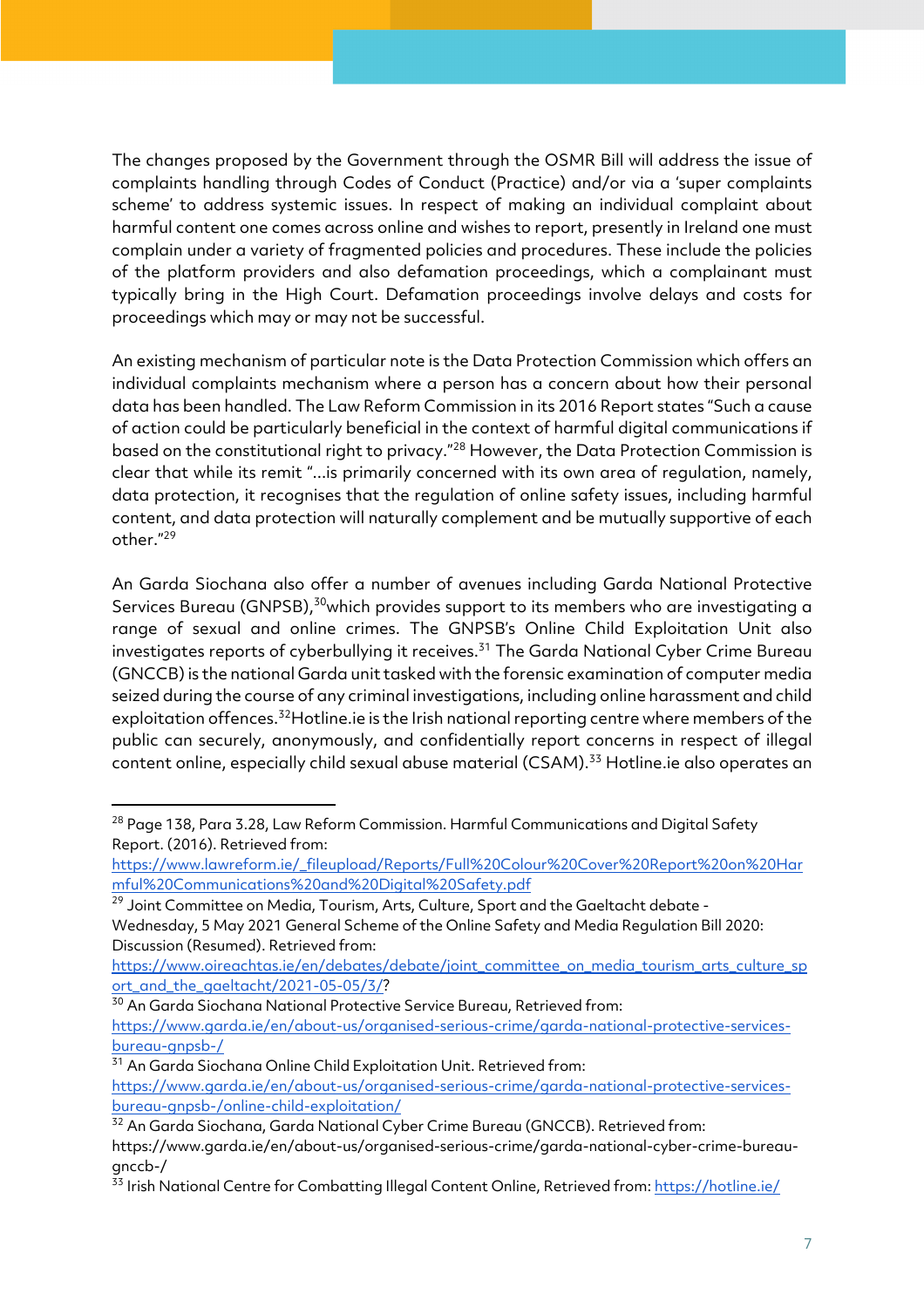individual complaints mechanism for those who want to report Intimate Image Abuse, an offence under the *Harassment, Harmful Communications, and Related Offences Act 2020*.<sup>34</sup> In recent years, rights experts, observing deficiencies in Irish policing, have advocated a wholesale process of reform for An Garda Síochána to ensure "a rights-based policing service emerges which is professional, legitimate and fully supported by the public it is there to serve".<sup>35</sup> Such reform must necessarily be also directed to the policing of online harms. The Commission on the Future of Policing in Ireland has also advocated that the capacity and expertise of the existing online policing mechanisms like the GNCCB be expanded as a matter of urgency and the personnel appointments in the field be fast tracked.<sup>36</sup>

The protection of people online is a key policy priority for the authors. This includes ensuring their right to a remedy: "…free, widely-known, safe, confidential and child-friendly complaint and reporting mechanisms to the relevant authorities", as recommended in the General Comment No. 25 on children's rights in relation to the digital environment.<sup>37</sup> The authors promote the availability of similarly accessible mechanisms to all marginalised identities and communities. The addition of a well-defined individual complaints mechanism could add significant value to the regulatory framework for online safety in the OSMR Bill, as it could give individuals an avenue for redress that is not explicitly provided for elsewhere. This would be contingent however on ensuring there are no overlaps and conflicts with the EU regulations and that other Irish bodies which we have identified above are similarly appointed and resourced per previous expert recommendations.

# **b) Reducing risk of harm**

An individual complaints mechanism could help ensure that children and adults who are victims of abusive targeting, and whose cases are not effectively handled by online platforms, have access to regulator's support which can prevent serious harm. For example, if a person is experiencing persistent abuse across multiple platforms (some of which may not even be designated by the Commission and are outside of the scope of voluntary arrangements as explained in Section 139W) which cannot be adequately removed by the existing reporting mechanisms; and if the nominated bodies do not draw the Commission's attention to this particular case, then allowing the individual in question to bring their case to the regulator, would constitute a welcome addition to the regulatory framework in terms of avenues of redress and reducing the risk of harm.

(2021) on children's rights in relation to the digital environment. Retrieved from:

<sup>34</sup> https://www.irishstatutebook.ie/eli/2020/act/32/enacted/en/print

<sup>&</sup>lt;sup>35</sup> Kilpatrick A (2018) A Human Rights-Based Approach to Policing in Ireland, Irish Council for Civil Liberties, 2018, at 6. Retrieved from: https://www.iccl.ie/wp-content/uploads/2018/09/Human-Rights-Based-Policing-in-Ireland.pdf

<sup>&</sup>lt;sup>36</sup> Commission on the Future of Policing in Ireland (2018) The Future of Policing in Ireland, at p27 Retrieved from https://assets.gov.ie/180551/8b6b5065-5720-4a24-a40c-a2b15446770c.pdf <sup>37</sup> United Nations Human Rights Office of the High Commissioner: General Comment Number 25

https://www.ohchr.org/EN/HRBodies/CRC/Pages/GCChildrensRightsRelationDigitalEnvironment.a spx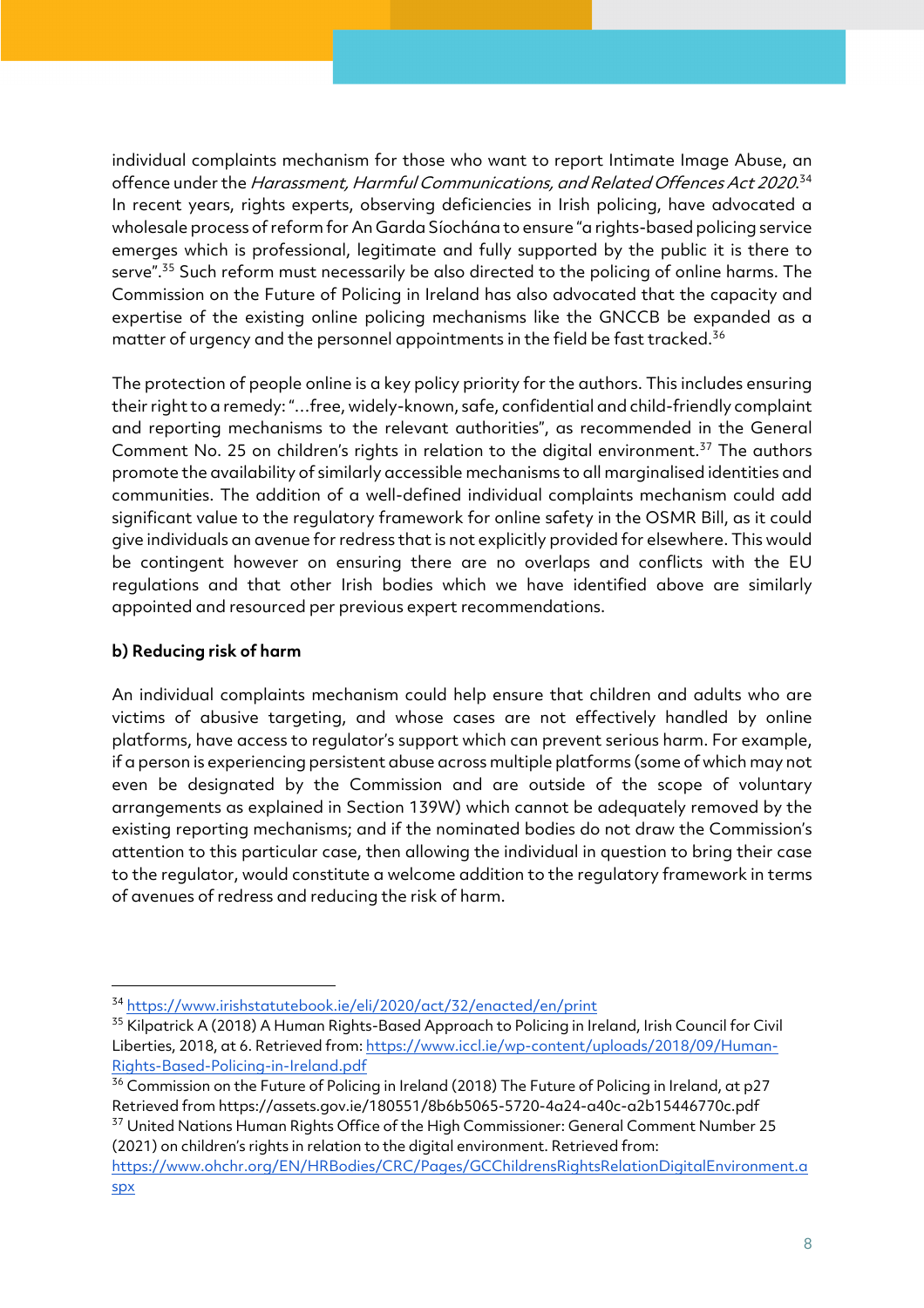As we explain in our response to question 9, we envisage this support as Tier 2 type of service. The individual or parent/guardian as appropriate would need to provide evidence of the abuse and failures to have the content removed/ abuse cease (e.g. screenshots of having repeatedly blocked one or multiple accounts and inability to have the content removed despite having reported such abusive content). Sometimes, it is critical for a person experiencing bullying and cyberbullying to receive help in time, and if they are unable to see the content removed or the abuse stopped, it sends the wrong message that such abuse is sanctioned.<sup>38</sup> This can contribute to feelings of hopelessness, and having a responsive body to which people can turn to in such situations can be critical for more severe relentless cases of abuse.<sup>39</sup>

Regarding children in particular, many children feel reluctant to report abuse to parents and teachers or even to tell their friends.<sup>40</sup> Having an option for the child to report on their own; to do so anonymously; and to provide instructions for children on how to report in a childfriendly easy to understand manner, is crucial from our perspective. Such an approach contributes to the implementation of the United Nations Convention on the Rights of the Child (UNCRC) Article 12, that children have the right to be heard on matters that concern them.<sup>41</sup>

Therefore, we see an individual complaints mechanism as a possible avenue for securing the provisions in the Bill laid out Sections 139K(4 and 5). These currently state that the Commission will set the standards for designated services' complaints handling, which should ideally secure better scrutiny of the effectiveness of the designated companies' internal reporting tools and mechanisms; as well as provisions for auditing (Section 139P).

## **Question 2. Do you see any conflict or synergies between an individual complaints mechanism and existing provisions in the Bill, for example online safety codes on complaints handling?**

We do not see at present any apparent conflict with the provision set out in Section 139k(5) and an individual complaints mechanism. Such reporting demands from the regulator to the designated companies could place a significant burden on small and medium size enterprises, but we are not best positioned to comment on this.

<sup>38</sup> Milosevic, T., & Vladisavljevic, M. (2020). Norwegian children's perceptions of effectiveness of social media companies' cyberbullying policies: an exploratory study. Journal of children and media, 14(1), 74-90.

 $39$  Hinduja, S., & Patchin, J. W. (2019). Connecting adolescent suicide to the severity of bullying and cyberbullying. Journal of school violence, 18(3), 333-346.

<sup>40</sup> Mishna, F., Birze, A., Greenblatt, A., & Khoury-Kassabri, M. (2021). Benchmarks and bellwethers in cyberbullying: the relational process of telling. International Journal of Bullying Prevention, 3(4), 241- 252.

<sup>&</sup>lt;sup>41</sup> United Nations Human Rights Office of the High Commissioner. General Comment (25) on children's rights in relation to the digital environment. Retrieved from:

https://www.ohchr.org/EN/HRBodies/CRC/Pages/GCChildrensRightsRelationDigitalEnvironment.a spx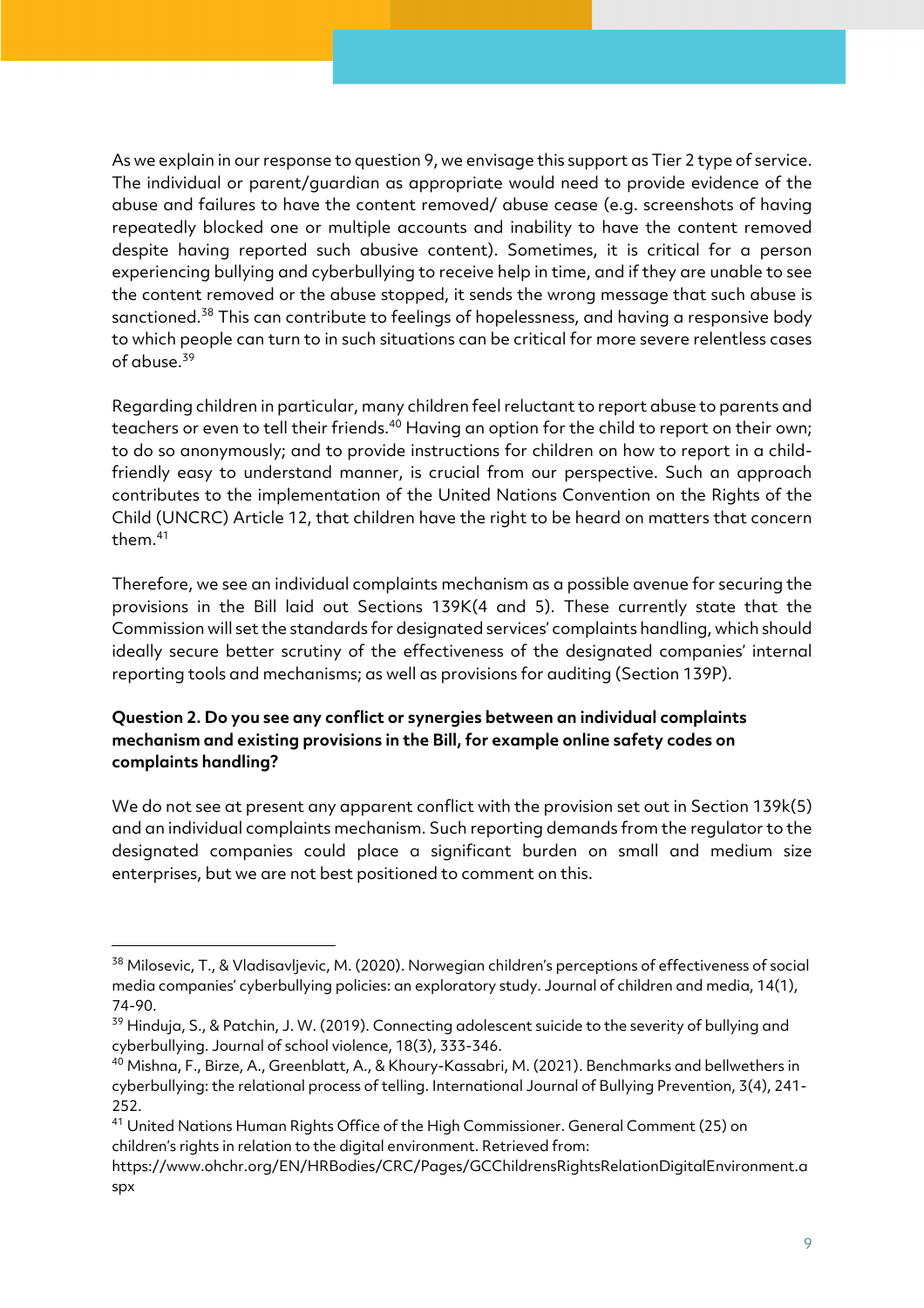The super complaints scheme proposal will allow the Media Commission to establish a "super complaints scheme" where nominated bodies can bring issues to the attention of the Commission and this could allow for synergy with an individual complaints mechanism. The authors understand the purpose of this super complaints scheme will be for systemic issues. However, in a radio interview Minister Martin<sup>42</sup> has suggested that it will allow individuals to bring individual complaints via this scheme, where their complaint satisfies a "risk test" where there is any risk to a person's life or a significant risk to a person's physical or mental health, (OSMR, S.139A, Subsection 4). Should this be in the intention of the scheme it will need to be explicitly laid out as such and realistic thresholds put in place to avoid it being out of people's reach, rendering it ineffective. Also, consideration needs to be given as to how speedily such a scheme would be as an alternative to an individual complaints mechanism where an individual goes directly to the Online Safety Commissioner where a platform/service fails to address their complaint effectively and/or efficiently.

#### **Question 3. What risks do you foresee if there were no individual complaints mechanism?**

The risk that we see is that the current reality will remain: It is often the case that harmful online content lingers on the platforms, slipping through moderation cracks, leaving users and marginalised groups in particular without a remedy. We have detailed in this submission existing issues with resourcing and expertise which also require remedy. There are numerous further risks under the OSMR, including: if nominated bodies do not detect an issue with one or more platforms; if designated platforms fail to address harmful online content, despite the measures outlined in Section 139k(5); if harms occur on a platform outside the mandate of the Regulator or jurisdiction of Ireland or another member state; or if such platform is not within the scope of a voluntary agreement per Section 139W. There is also the risk of retraumatizing individuals who are already harmed and who under existing systems may have to tell/relive their trauma multiple times until a resolution is reached.

We note that ISPCC obtained a legal opinion through the Public Interest Law Alliance (PILA) on whether an individual complaints mechanism, as provided for in the Australian *Enhancing* Online Safety Act 2015 is mandated by the Revised AVMSD.<sup>43</sup> This opinion states that the Government must provide for such mechanisms as code making, complaints and disputes handling to transpose the relevant sections Article 28a and Article 28b of the revised Directive to achieve the result intended by the Directive, which would include an individual complaints mechanism to provide for an effective remedy. It further notes that the designation of the Media Commission as public servants and its establishment in statute, will mean that such a Commission and its Commissioners under Section 2.1(h) of the Irish Human Rights and Equality Act 2014, are subject to Section 42 of the Act, namely the Public Sector Equality and Human Rights Duty. This legal obligation means that such public bodies must uphold the equality and human rights of everyone affected by its policies and strategies; the Online Safety Commissioner is no different. In meeting this obligation, the Commissioner will need to be able to demonstrate how it proposes to protect the rights of users, in particular their right to an effective remedy.

<sup>42</sup> RTE Radio 1, Online Safety. Retrieved from: https://www.rte.ie/radio/radio1/clips/22050053/

<sup>43</sup> ISPCC legal opinion available from **Fiona.Jennings@ispcc.ie**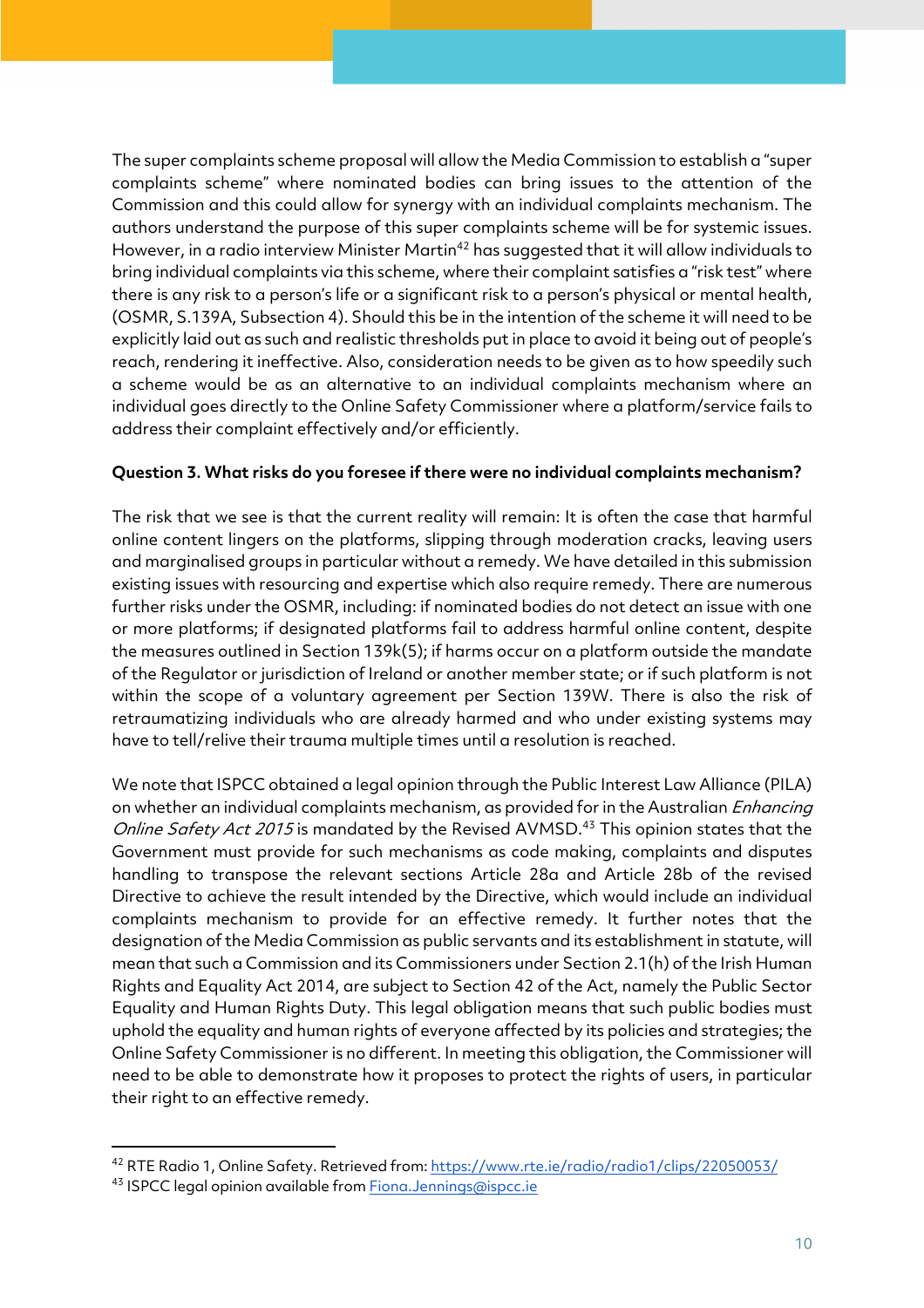#### **Question 5. Should a distinction be made between those categories of harmful online content which are connected to a criminal offence (which would require the involvement of appropriate law enforcement bodies) and those other categories of harmful online content?**

We propose categories of harmful online content connected with a criminal offence should be distinguished from other categories of harmful online content. Our position is consistent with the position articulated in the European Parliament's resolution of 20 October 2020 on the Digital Services Act and fundamental rights issues. The resolution posits that "any legally mandated content take-down measures in the Digital Services Act should concern illegal content only, as defined in EU and national law, and that the legislation should not include any undefined concepts and terms as this would create legal uncertainty for online platforms and put fundamental rights and freedom of speech at risk".44

Members of this authored submission have raised concern with a process that requires complainants to engage with criminal law procedures and officials in ways that are possibly retraumatising in seeking the swift removal of harmful content. However, we also acknowledge that the Gardai have been embodied with particular powers not afforded to other bodies to ensure democratic process and the rule of law. This points to our earlier comments that, in seeking to solve the problem of harmful content online, and to ensure the well-being of complainants procedurally, existing bodies like An Garda Síochána must be urgently resourced and reformed in order to ensure rights-based policing services which adequately support the public.

#### **Question 8. Should an individual complaints mechanism be overseen by a) An Coimisiún by the same Online Safety Commissioner who has oversight over the systemic regulatory framework, b) by a second Online Safety Commissioner be appointed to carry out this function or c) by a separate body to An Coimisiún?**

This question illustrates well the potential further overlap between existing regulatory mechanisms and further mechanisms proposed in the Bill. Our feeling is that the function could be retained within the Online Safety Commissioner and that guidance feedback could be provided to this body through a separate body like the Social Media Council.

#### **Question 9. Should an individual complaints mechanism be structured as a) being a first line service (tier 1) or b) as an avenue of appeal (tier 2) for those who have already engaged with a designated online service subject to an online safety code on complaints handling?**

As stated in our responses to questions 1 and 2, we see the complaints mechanism as being primarily an avenue of appeal (tier 2). The mechanism would be an opportunity for users to demonstrate that they have exhausted all possible options in terms of reporting the content to the platform(s). This approach might address the issue of volume of received complaints and ensure that complaints that reach the regulator are not trivial in nature.

<sup>44</sup> European Parliament resolution of 20 October 2020 on the Digital Services Act and fundamental rights issues posed**:** https://www.europarl.europa.eu/doceo/document/TA-9-2020-0274\_EN.html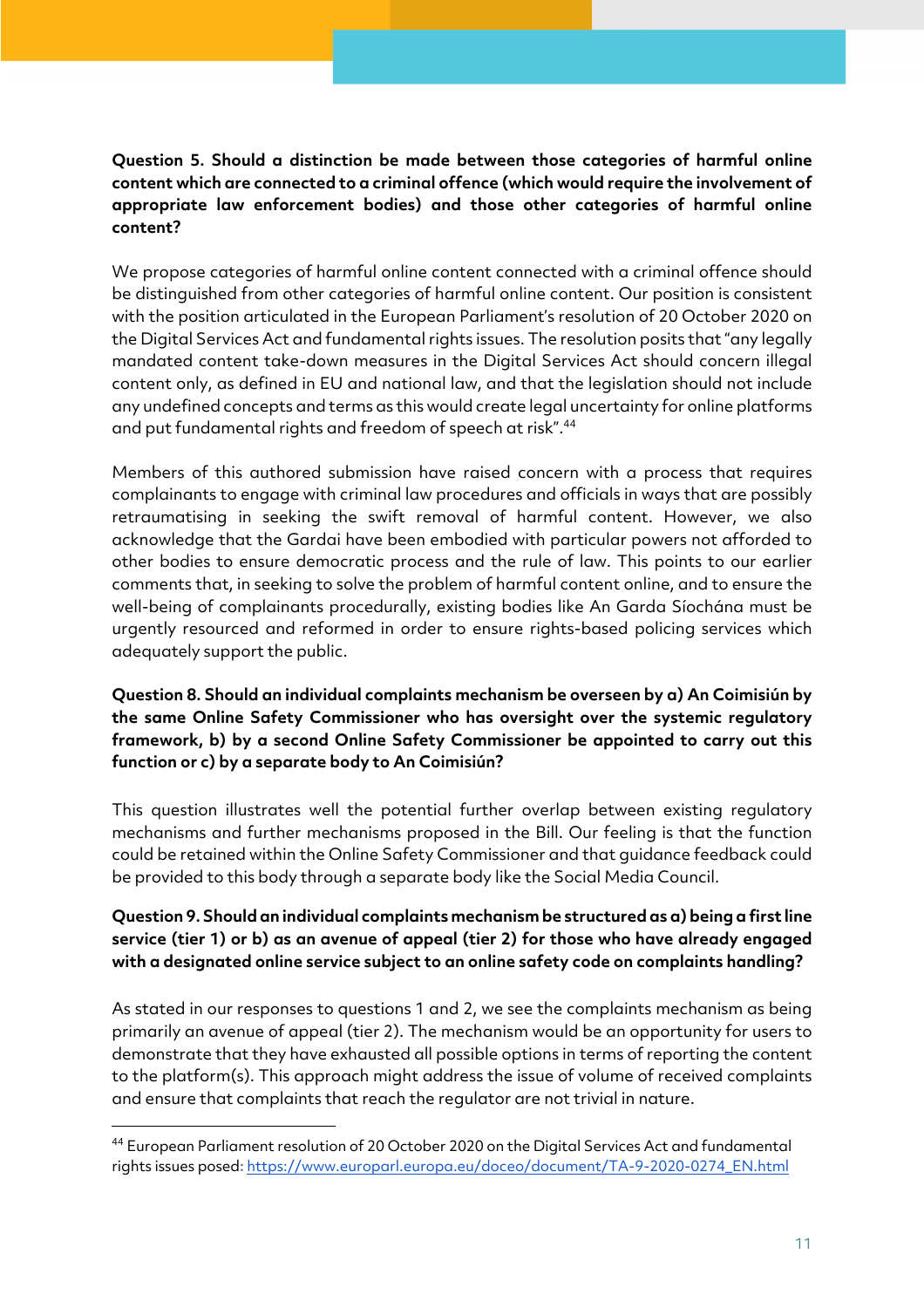We find it difficult to envisage what Section 139k(5) will look like in practice, but we imagine that the designated companies will be asked to self-assess their complaints handling, which they will provide in an aggregate form (e.g. this many reports have been received and have been handled in this time frame); and that they will not be providing any details about the individuals who reported content which was not removed as it did not violate Terms of Service (we do not know if such divulging would be constitutional and allowed from the perspective of privacy regulation either). Perhaps one avenue to pursue, depending on feasibility, might be to request reporting to the nominated bodies which would then be obliged to review the evidence supplied by the user in the given case, and forward such vetted requests to the regulator. The regulator would need to ensure that the nominated bodies have the resources to handle such complaints.

#### **Question 10. How should the success or otherwise of an individual complaints mechanism be measured?**

We think that it is critical to measure the success from the perspective of end users, and children and minority groups in particular, who have relied on the mechanism for help. This measure could be quantitative (survey questionnaires), but it is also important to capture mechanism users' experiences in a qualitative manner, for example via interviews with such individuals. This would also constitute an opportunity to examine the extent to which content removal is an effective remedy for various types of harmful content and provide data with the aim of updating social media content policies.

In line with DSA Article 31, vetted researchers from academic institutions and independent research bodies with expertise in the area should play a role in this process and be provided with access to necessary data to execute such evaluation.

## **Question 11. What would be the appropriate period for review of the operation of an individual complaints mechanism?**

We suggest a period of review of no less than three years and no more than five years after the complaints mechanism is initiated. This interval would also allow designated and vetted researchers to design empirical methods for meaningful evaluation, as we describe in our Question 10 response. It is also supported by the time frames proposed for other pieces of legislation: The 'age of digital consent' review in the Data Protection Act 2018 is set at three years<sup>45</sup> and the Digital Services Act Package is due to be reviewed five years from when it comes into force.46 Therefore, in order to design empirical methods for the meaningful evaluation that we describe in our Question 10 response, and based on the time frames proposed for other pieces of legislation, we are of the opinion that the evaluation time frame be no less than 3 years.

<sup>45</sup> Gov.UK. The Data Protection Act. Retrieved from: https://www.gov.uk/data-protection <sup>46</sup>Regulation of the European Parliament and of the Council, on a Single Market for Digital Services (Digital Services Act) and amending Directive 2000/31/EC. Retrieved from: https://ec.europa.eu/info/sites/default/files/proposal\_for\_a\_regulation\_on\_a\_single\_market\_for\_di gital\_services.pdf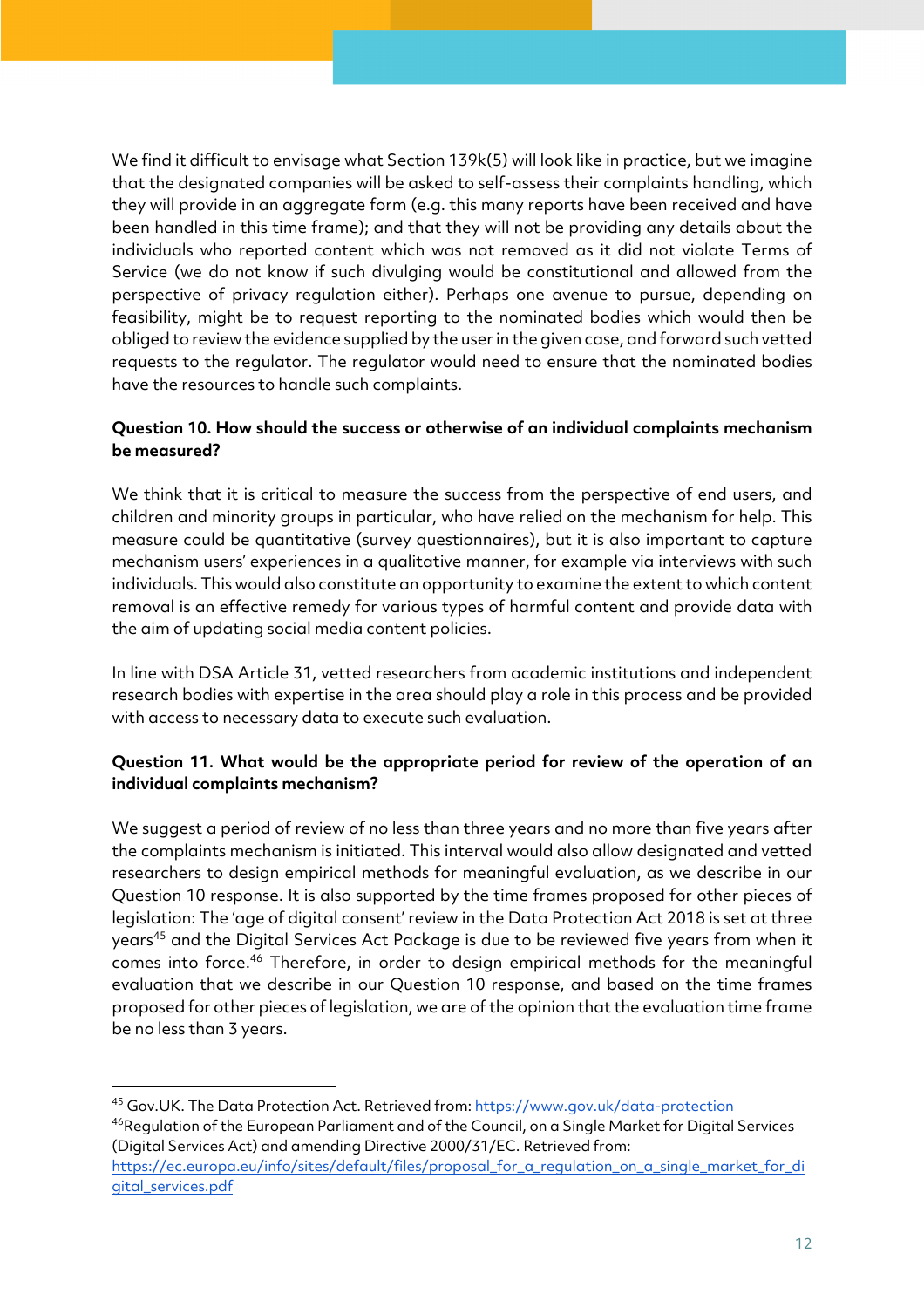#### **About the organisations**

**DCU Anti-Bullying Centre (ABC)** is a national university designated research centre located in DCU's Institute of Education. The Centre is known globally for its research excellence in bullying and online safety. It is home to scholars with a global reputation as leaders in the field. The work of the Centre builds on 25 years of research in which we were the first in Ireland to undertake studies on school, workplace, homophobic and cyberbullying.



The members of **the UCD Centre for Digital Policy** believe that policy making and evaluation must be deliberative, emergent, and iterative, with sociocultural values at their core. Such an ambitious agenda will require working with stakeholders and beneficiaries to develop effective and evidence-based formal and informal regulation and institutional digital policies, maintain such policies over time, and foreground urgent issues of sustainability, equity, and human rights. The members of the centre draw on interdisciplinary methods from computing, law, design, human rights, and social science to create policy, amplify positive effects on society (especially vulnerable citizens, who may include women, people of colour, the poor, migrants, children, and others), and study policymaking across technologies and sectors.



**UCD Centre for Digital Policy** Ionad um Bheartas Digiteach UCD

**ISPCC** is for children. Our purpose is to listen to them, empower them, strengthen their resilience and enable them to live their best possible lives. ISPCC provides a range of services directly to children and families and advocates for change to enhance the lives of children in Ireland. ISPCC's work is made possible through public and corporate support, as well as funding provided by government agencies for the delivery of specified services.



#### **About the authors**

**Tijana Milosevic** is a researcher at DCU Anti-bullying Centre. Her work concerns children's digital media use and online platforms' policies with regards to cyberbullying. She is the author of a number of academic articles and a research monograph: "Protecting Children Online? Cyberbullying Policies of Social Media Companies." She also teaches Social Media, Wellbeing and Society module at the DCU Institute of Education. Tijana is available for comment at tijana.milosevic@dcu.ie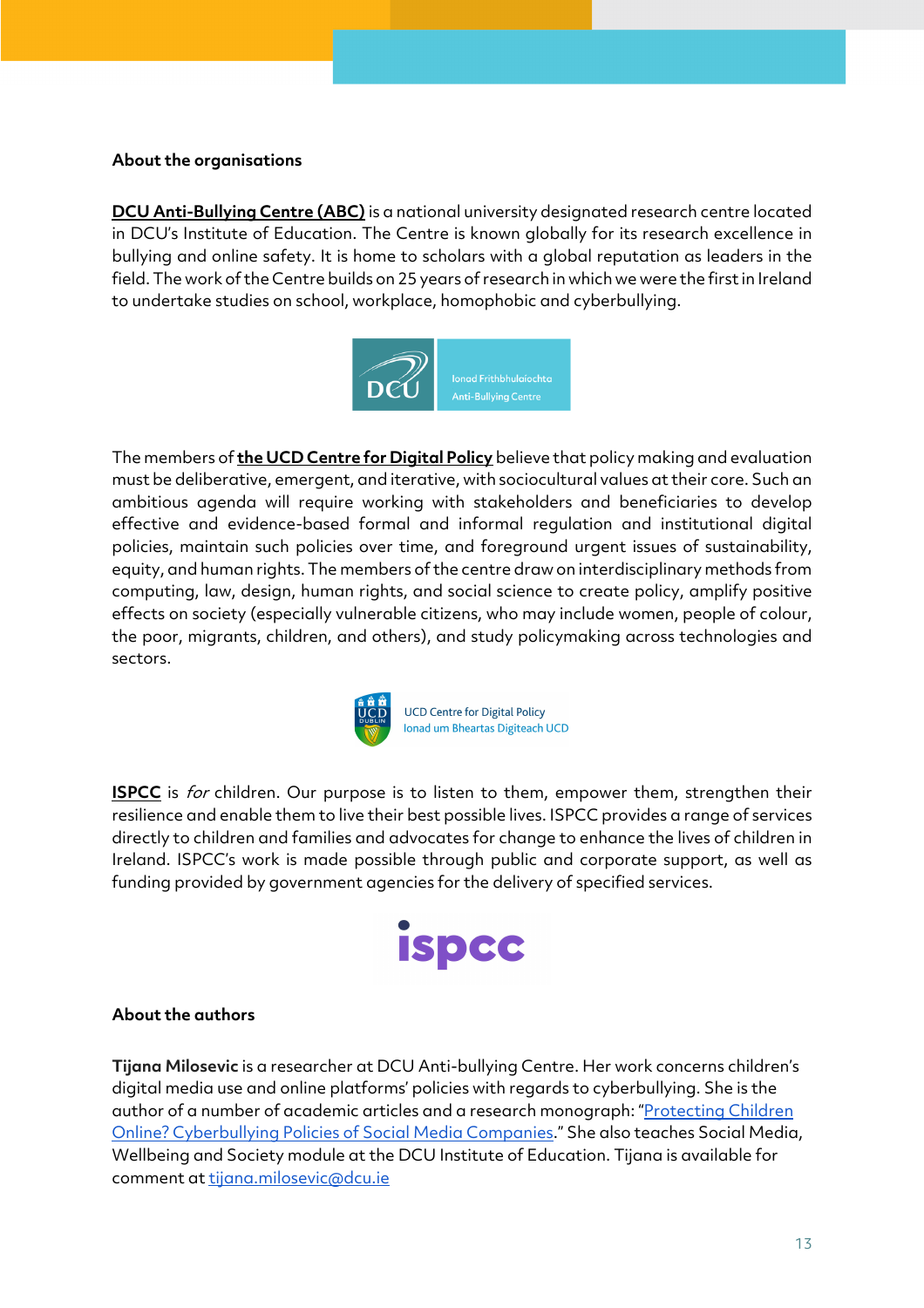**Elizabeth Farries** is an Assistant Professor and a Senior Fellow at University College Dublin's Centre for Digital Policy, Director of the MSc Digital Policy at UCD's School of Information and Communication Studies, and Consultant with the International Network of Civil Liberties Organizations (INCLO), and is a member of the Article19 working group for the Social Media Council.

**Fiona Jennings** is ISPCC's Senior Policy and Public Affairs Manager. She has been its online safety policy lead since 2016 and the main author of its position papers on the issue.

**Paloma Viejo Otero** is a Postdoctoral Researcher at DCU Anti-Bullying Centre where she works on the FUSE Anti-Bullying and Online Safety Programme for Schools. Her area of expertise is Hate Speech on Social Media Platforms. Paloma also has extensive professional experience in the public and not-for-profit sector such as the Spanish Ministry of Foreign Affairs in Sudan and Guatemala; UNESCO, Migrants Right Centre Dublin; and the Peter McVerry Trust, Dublin.